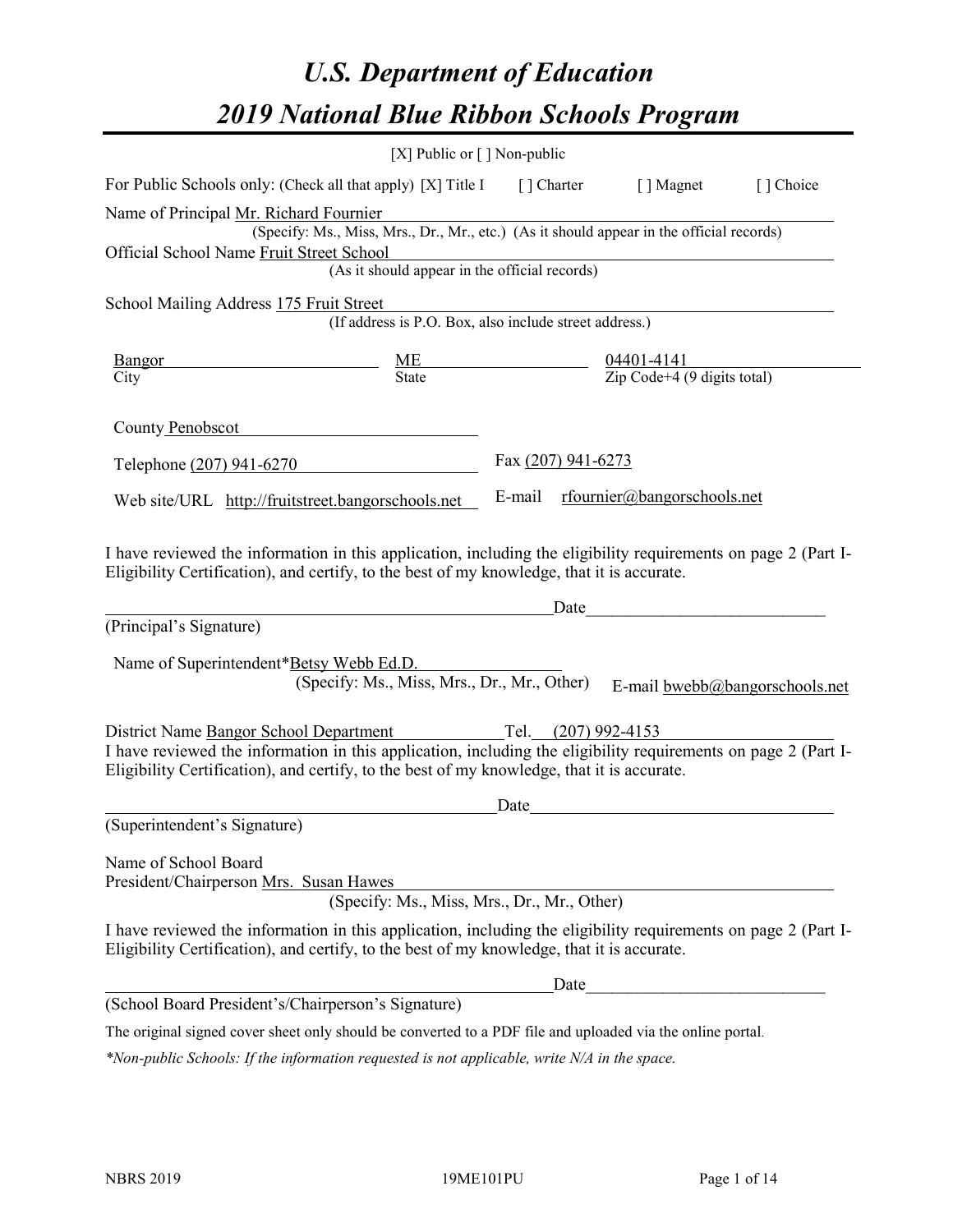The signatures on the first page of this application (cover page) certify that each of the statements below, concerning the school's eligibility and compliance with U.S. Department of Education and National Blue Ribbon Schools requirements, are true and correct.

1. All nominated public schools must meet the state's performance targets in reading (or English language arts) and mathematics and other academic indicators (i.e., attendance rate and graduation rate), for the all students group, including having participation rates of at least 95 percent using the most recent accountability results available for nomination.

2. To meet final eligibility, all nominated public schools must be certified by states prior to September 2019 in order to meet all eligibility requirements. Any status appeals must be resolved at least two weeks before the awards ceremony for the school to receive the award.

3. The school configuration includes one or more of grades K-12. Schools on the same campus with one principal, even a K-12 school, must apply as an entire school.

4. The school has been in existence for five full years, that is, from at least September 2013 and each tested grade must have been part of the school for the past three years.

5. The nominated school has not received the National Blue Ribbon Schools award in the past five years: 2014, 2015, 2016, 2017, or 2018.

6. The nominated school has no history of testing irregularities, nor have charges of irregularities been brought against the school at the time of nomination. If irregularities are later discovered and proven by the state, the U.S. Department of Education reserves the right to disqualify a school's application and/or rescind a school's award.

7. The nominated school has not been identified by the state as "persistently dangerous" within the last two years.

8. The nominated school or district is not refusing Office of Civil Rights (OCR) access to information necessary to investigate a civil rights complaint or to conduct a district-wide compliance review.

9. The OCR has not issued a violation letter of findings to the school district concluding that the nominated school or the district as a whole has violated one or more of the civil rights statutes. A violation letter of findings will not be considered outstanding if OCR has accepted a corrective action plan from the district to remedy the violation.

10. The U.S. Department of Justice does not have a pending suit alleging that the nominated school or the school district, as a whole, has violated one or more of the civil rights statutes or the Constitution's equal protection clause.

11. There are no findings of violations of the Individuals with Disabilities Education Act in a U.S. Department of Education monitoring report that apply to the school or school district in question; or if there are such findings, the state or district has corrected, or agreed to correct, the findings.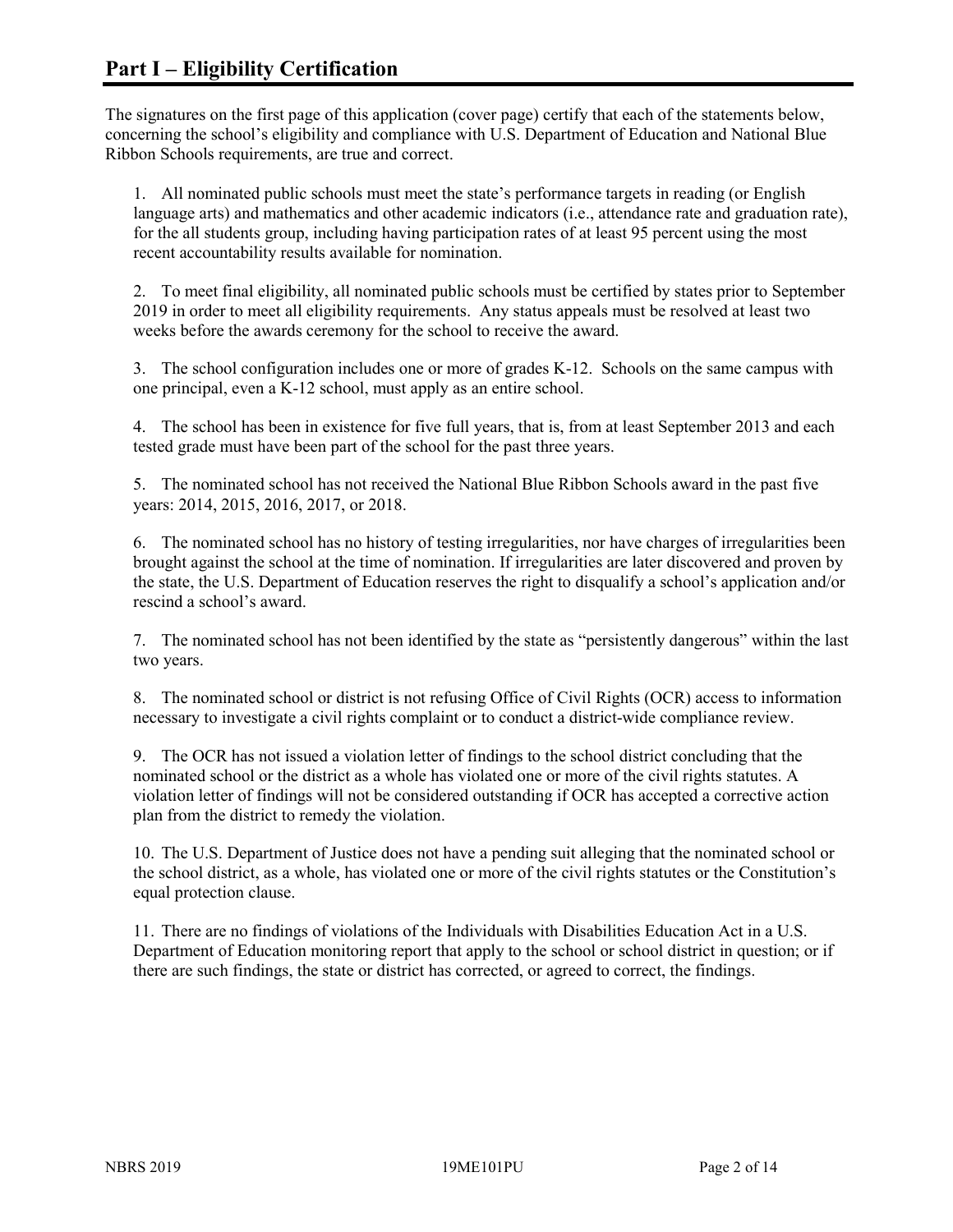#### **Data should be provided for the most recent school year (2018-2019) unless otherwise stated.**

#### **DISTRICT**

1. Number of schools in the district  $\overline{7}$  Elementary schools (includes K-8) (per district designation): 2 Middle/Junior high schools 1 High schools 0 K-12 schools

10 TOTAL

**SCHOOL** (To be completed by all schools)

2. Category that best describes the area where the school is located:

[] Urban or large central city

[ ] Suburban

[X] Rural or small city/town

3. Number of students as of October 1, 2018 enrolled at each grade level or its equivalent in applying school:

| Grade                   | # of         | # of Females | <b>Grade Total</b> |
|-------------------------|--------------|--------------|--------------------|
|                         | <b>Males</b> |              |                    |
| <b>PreK</b>             | 22           | 17           | 39                 |
| $\mathbf K$             | 35           | 41           | 76                 |
| 1                       | 39           | 33           | 72                 |
| 2                       | 36           | 30           | 66                 |
| 3                       | 42           | 30           | 72                 |
| $\overline{\mathbf{4}}$ | 0            | 0            | $\mathbf{0}$       |
| 5                       | 0            | 0            | 0                  |
| 6                       | 0            | 0            | 0                  |
| 7                       | 0            | 0            | 0                  |
| 8                       | 0            | 0            | 0                  |
| 9                       | 0            | $\theta$     | 0                  |
| 10                      | 0            | 0            | 0                  |
| 11                      | 0            | 0            | 0                  |
| 12 or higher            | 0            | 0            | 0                  |
| <b>Total</b>            | 174          | 151          | 325                |
| <b>Students</b>         |              |              |                    |

\*Schools that house PreK programs should count preschool students **only** if the school administration is responsible for the program.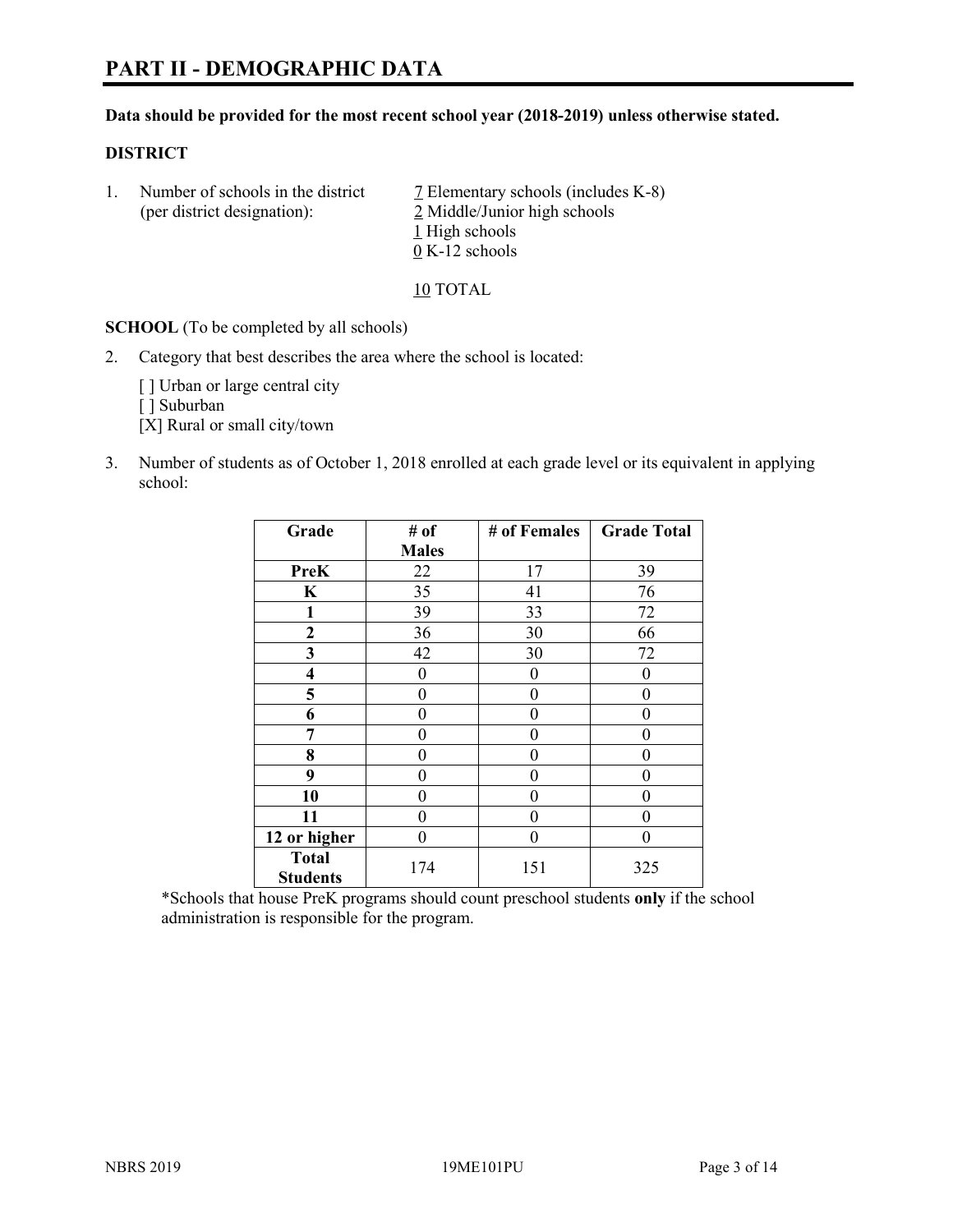4. Racial/ethnic composition of  $1\%$  American Indian or Alaska Native the school (if unknown, estimate): 4 % Asian

4 % Black or African American  $\frac{3}{3}$ % Hispanic or Latino 0 % Native Hawaiian or Other Pacific Islander 82 % White 6 % Two or more races **100 % Total**

(Only these seven standard categories should be used to report the racial/ethnic composition of your school. The Final Guidance on Maintaining, Collecting, and Reporting Racial and Ethnic Data to the U.S. Department of Education published in the October 19, 2007 *Federal Register* provides definitions for each of the seven categories.)

5. Student turnover, or mobility rate, during the 2017 – 2018 school year: 13%

If the mobility rate is above 15%, please explain.

This rate should be calculated using the grid below. The answer to (6) is the mobility rate.

| <b>Steps For Determining Mobility Rate</b>    | Answer |
|-----------------------------------------------|--------|
| (1) Number of students who transferred to     |        |
| the school after October 1, 2017 until the    | 20     |
| end of the 2017-2018 school year              |        |
| (2) Number of students who transferred        |        |
| from the school after October 1, 2017 until   | 22     |
| the end of the 2017-2018 school year          |        |
| (3) Total of all transferred students [sum of | 42     |
| rows $(1)$ and $(2)$ ]                        |        |
| (4) Total number of students in the school as | 319    |
| of October 1, 2017                            |        |
| $(5)$ Total transferred students in row $(3)$ |        |
| divided by total students in row (4)          | 0.13   |
| $(6)$ Amount in row $(5)$ multiplied by 100   | 13     |

6. English Language Learners (ELL) in the school:  $2\%$ 

8 Total number ELL

Specify each non-English language represented in the school (separate languages by commas): Portuguese, Spanish, Chinese

7. Students eligible for free/reduced-priced meals: 32 % Total number students who qualify:  $103$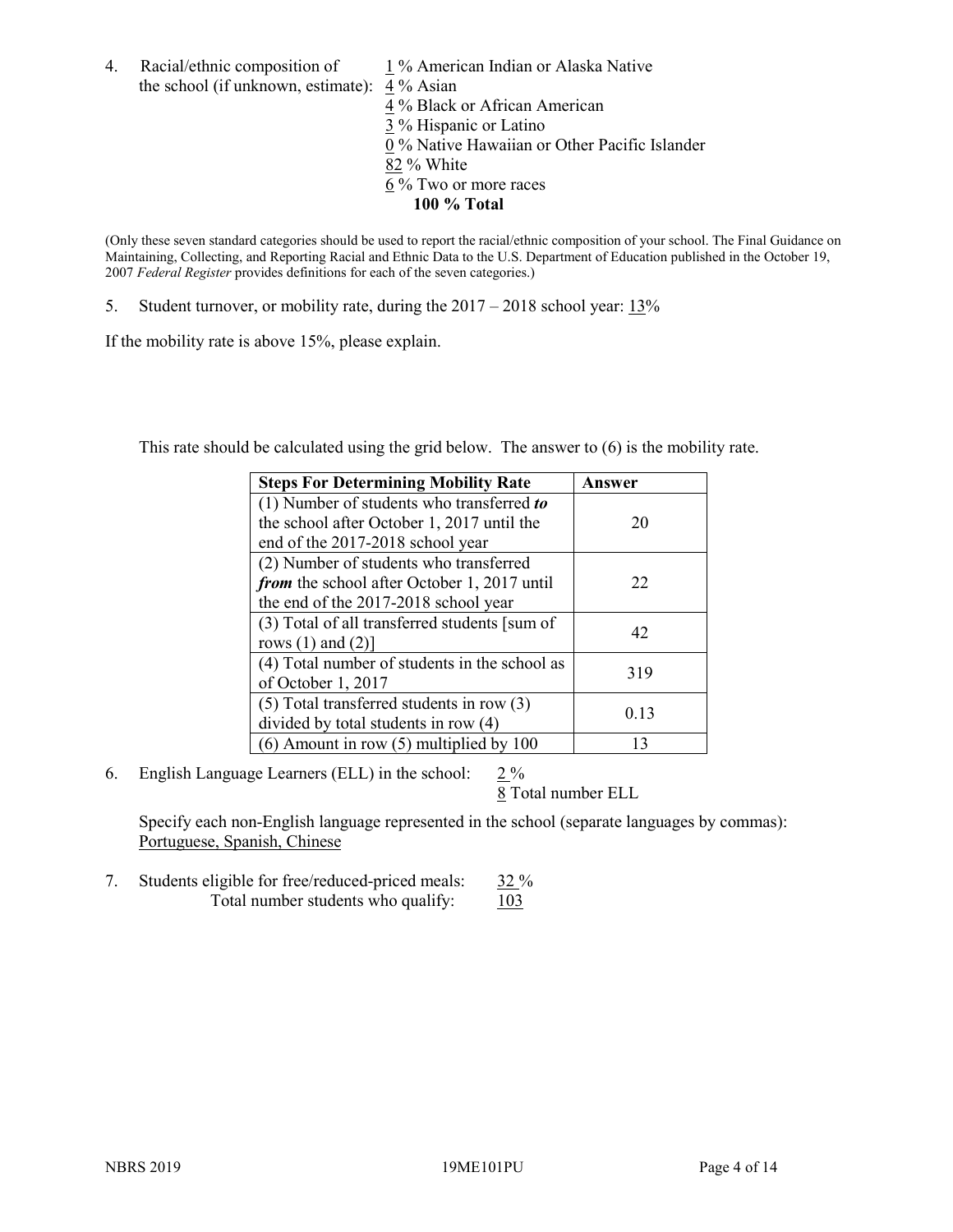31 Total number of students served

Indicate below the number of students with disabilities according to conditions designated in the Individuals with Disabilities Education Act. Do not add additional conditions. It is possible that students may be classified in more than one condition.

| 2 Autism                  | 3 Multiple Disabilities                 |
|---------------------------|-----------------------------------------|
| 0 Deafness                | 0 Orthopedic Impairment                 |
| 0 Deaf-Blindness          | 6 Other Health Impaired                 |
| 0 Developmental Delay     | 0 Specific Learning Disability          |
| 10 Emotional Disturbance  | 10 Speech or Language Impairment        |
| 0 Hearing Impairment      | 0 Traumatic Brain Injury                |
| 0 Intellectual Disability | 0 Visual Impairment Including Blindness |

- 9. Number of years the principal has been in her/his position at this school: 5
- 10. Use Full-Time Equivalents (FTEs), rounded to nearest whole numeral, to indicate the number of school staff in each of the categories below:

|                                                                                                                                                                                                                              | <b>Number of Staff</b> |
|------------------------------------------------------------------------------------------------------------------------------------------------------------------------------------------------------------------------------|------------------------|
| Administrators                                                                                                                                                                                                               |                        |
| Classroom teachers including those<br>teaching high school specialty<br>subjects, e.g., third grade teacher,<br>history teacher, algebra teacher.                                                                            | 17                     |
| Resource teachers/specialists/coaches<br>e.g., reading specialist, science coach,<br>special education teacher, technology<br>specialist, art teacher, etc.                                                                  | 9                      |
| Paraprofessionals under the<br>supervision of a professional<br>supporting single, group, or classroom<br>students.                                                                                                          | 7                      |
| Student support personnel<br>e.g., school counselors, behavior<br>interventionists, mental/physical<br>health service providers,<br>psychologists, family engagement<br>liaisons, career/college attainment<br>coaches, etc. | 3                      |

11. Average student-classroom teacher ratio, that is, the number of students in the school divided by the FTE of classroom teachers, e.g.,  $22:1$  19:1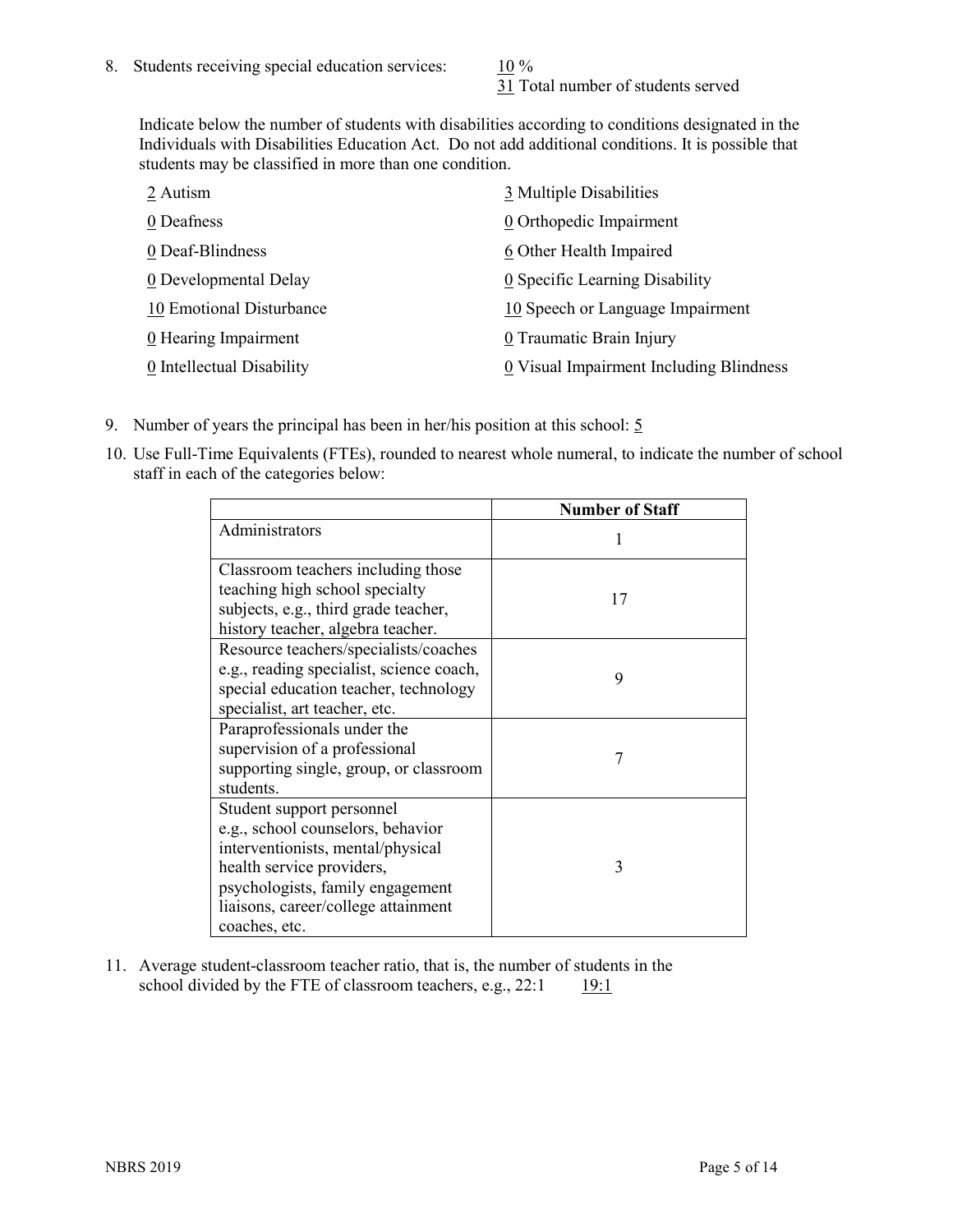12. Show daily student attendance rates. Only high schools need to supply yearly graduation rates.

| <b>Required Information</b> | 2017-2018 | 2016-2017 | 2015-2016 | 2014-2015 | 2013-2014 |
|-----------------------------|-----------|-----------|-----------|-----------|-----------|
| Daily student attendance    | 96%       | 96%       | 96%       | 96%       | 96%       |
| High school graduation rate | $0\%$     | $0\%$     | $0\%$     | $9\%$     | $0\%$     |

#### 13. **For high schools only, that is, schools ending in grade 12 or higher.**

Show percentages to indicate the post-secondary status of students who graduated in Spring 2018.

| <b>Post-Secondary Status</b>                  |       |
|-----------------------------------------------|-------|
| Graduating class size                         |       |
| Enrolled in a 4-year college or university    | $0\%$ |
| Enrolled in a community college               | 0%    |
| Enrolled in career/technical training program | 0%    |
| Found employment                              | 0%    |
| Joined the military or other public service   | 0%    |
| Other                                         | $0\%$ |

14. Indicate whether your school has previously received a National Blue Ribbon Schools award. Yes No X

If yes, select the year in which your school received the award.

15. In a couple of sentences, provide the school's mission or vision statement.

Fruit Street School will offer high quality instruction and comprehensive programs to provide academic excellence for all students. A high quality education is attainable by all of our students who will receive the encouragement and opportunities to develop the knowledge, skills, and attitudes that prepare them for citizenship in a global society.

16. **For public schools only**, if the school is a magnet, charter, or choice school, explain how students are chosen to attend.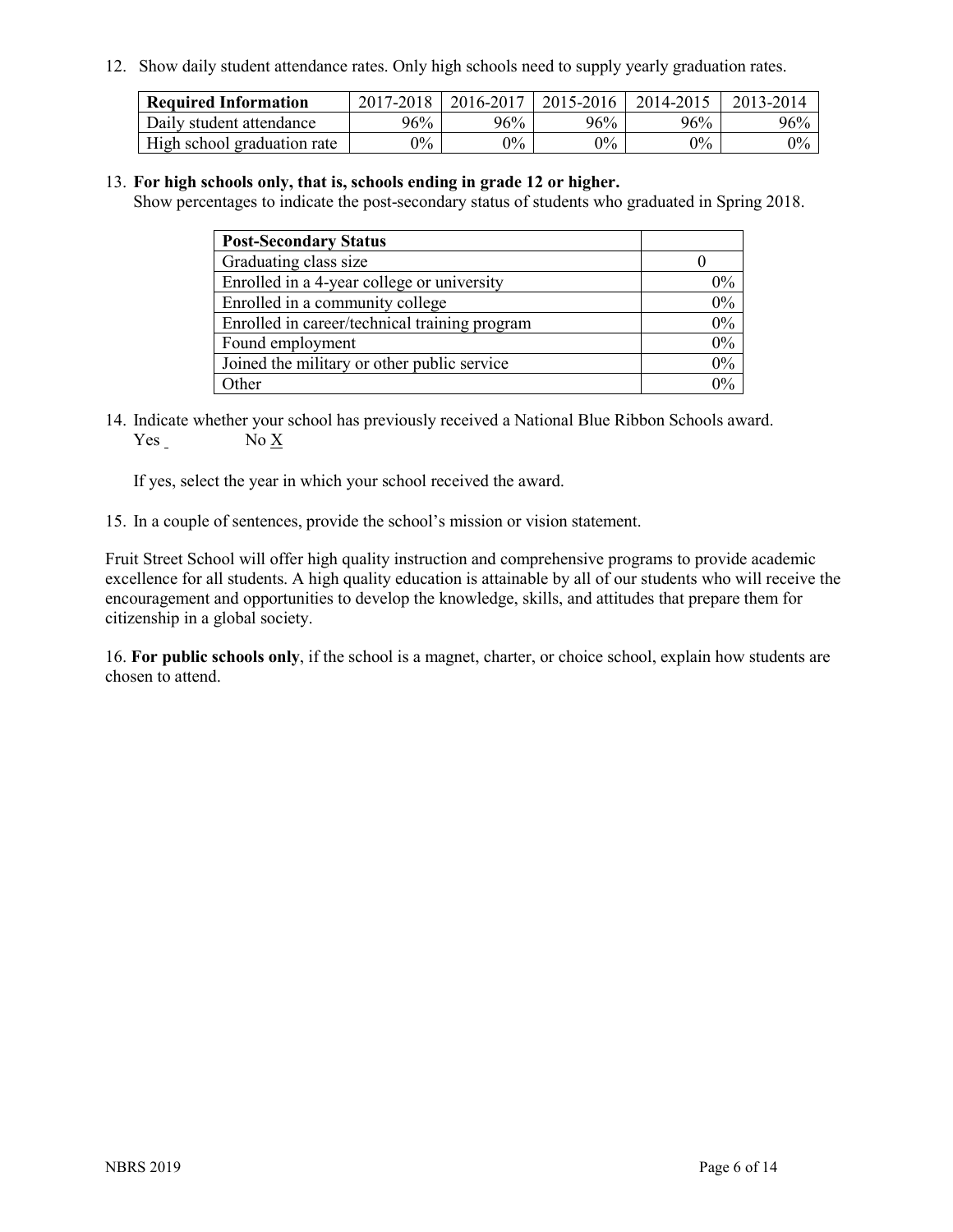# **PART III – SUMMARY**

The first thing you'll notice about the students at Fruit Street School is their excitement about learning. Every morning, students arrive smiling, happy, and eager to attend school. Their parents are equally excited about and supportive of this neighborhood school; these middle class, professional families value education. They also have high expectations, and the school principal and staff rise to those expectations with the school's guiding philosophy of accelerating students at the moment they're ready to be challenged.

Bangor is a small city of 33,000 that serves as a regional service center for Eastern Maine. Bangor draws individuals and families from Maine and beyond to access educational programs, social supports, and medical care, which has resulted in a high mobility rate for the city. The neighborhood surrounding Fruit Street School, however, is less mobile and more affluent than other areas. It's a mix of old and new, with both urban and rural settings. Older, mature single-family homes sit alongside apartments, and the outskirts are characterized by newly constructed, stately homes abutting pastures.

The school was built in 1954 to originally serve grades 4-5. Several decades ago, it became a K-3 school, with pre-K added in the 1990s. It is the largest of Bangor's five pre-K to grade 3 schools, serving 325 students through 17 classroom teachers, two special education teachers, four specialists, seven support and resource staff, five educational technicians, a custodian, a secretary, and a principal. The average studentclassroom teacher ratio is 19:1. The relationships among staff are close, friendly, and encouraging. It's obvious that the staff care about each other professionally and socially, and this warmth is emulated by the students.

Although many of the students come from the more affluent families in the city, 32 percent still qualify for free and reduced lunch. Although Maine is not an ethnically diverse state overall, Fruit Street has the most diverse population of the five primary schools in Bangor, with the largest black and Asian populations. Approximately 60 percent of families are new to Bangor, drawn from other parts of Maine, out of state, or from different countries by major employers such as Northern Light Medical Center.

Because of the parents' emphasis on education, Fruit Street enjoys an involved Parent Teacher Organization (PTO) which helps organize and fund annual events including a winter carnival, a spaghetti supper, and an ice cream social. Parents are supportive of academics and the arts, helping to fund author visits, book fairs, and a visiting artist for art class. School events such as academic showcase night, literacy and math PEAK (Parents and Educators Accelerating Kids) nights, the third-grade chorus concert, and the annual art show are always well attended by families.

The key strategies used to encourage all students to develop to their full potential are a well-attended community school program, a robust visual and performing arts program, leadership development of faculty, and an initiative of accelerated learning.

Community school is a before-school and after-school program with offerings that reinforce and extend student learning. Examples include coding club, physical education (PE) club, math club, art and literacy club, snowshoeing, snow science, chorus, and LEGO club. Community school has a high participation rate; ninety-five percent of students attend at least two before-school or after-school offerings each year, and 19 teachers elected to lead a community school activity this year. Community school contributes to student success by generating enthusiasm for learning among students and giving students concrete examples of how material learned in school can be applied to lifelong hobbies - or even leading to career pathways.

At Fruit Street School, visual and performing arts intersect with other content areas. There is a close collaboration between teachers so that art and music enhance what's happening in other content areas. For example, the "Downeast to Bangor" social studies unit for third graders includes coordinating songs and art lessons. Reinforcing lessons with the arts helps make content more memorable so that students can succeed.

Teachers are empowered to take on a leadership role which makes them more invested in the future trajectory of each student's educational pathway. The principal has a sustained vision for the school and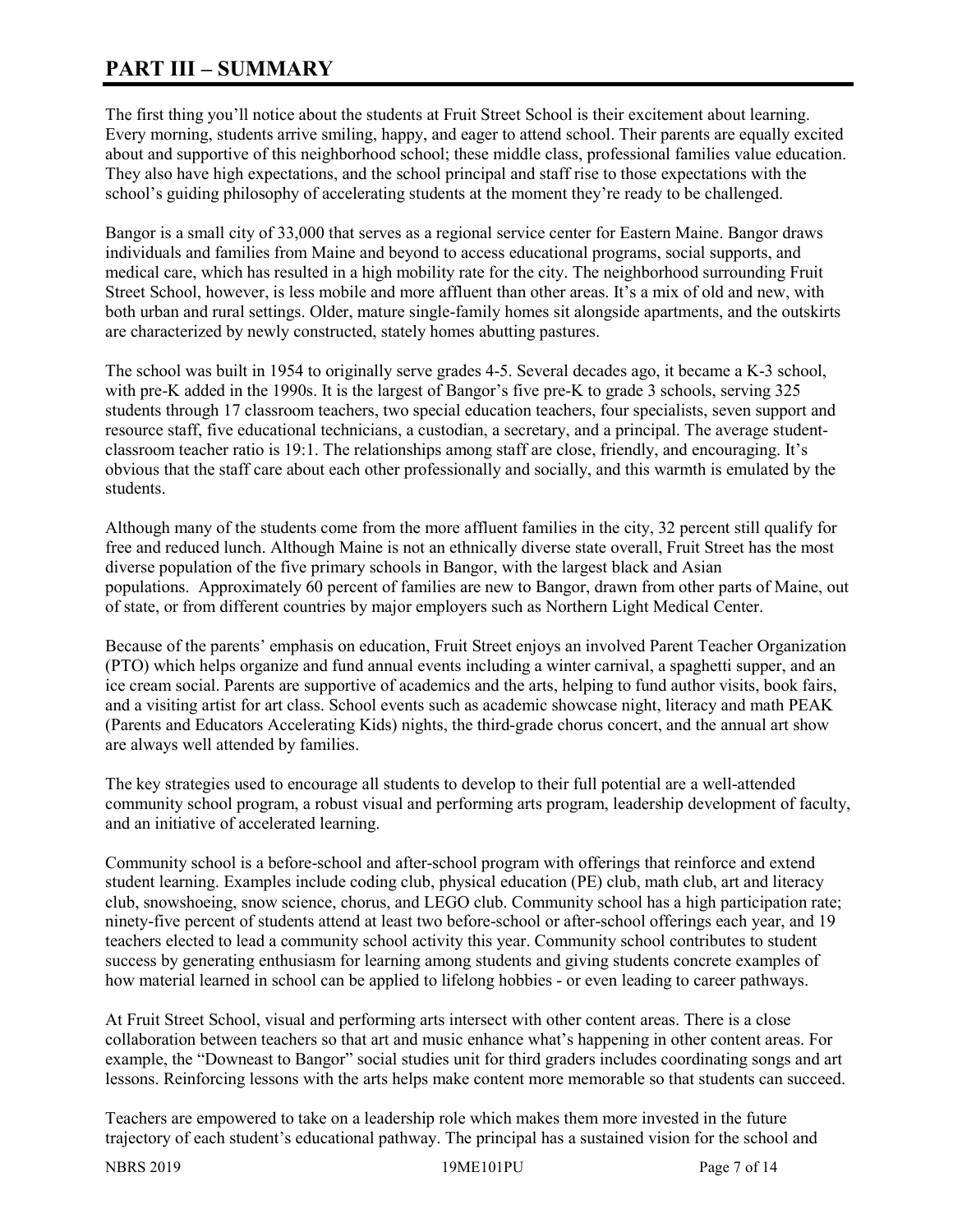teachers are active members of the school core competencies (SCC) teams which meet throughout the year to help evaluate student data and set school-wide goals.

Acceleration is the key strategy that has encouraged all students to develop to their full potential, which is in line with the Bangor School Department's mission of "Academic Excellence for All." At Fruit Street School, all classroom teachers are trained in, and effectively utilize, the workshop model to assess each student's grasp of the concepts being taught. This enables students to receive further instruction tailored to their learning levels, which allows acceleration to take place immediately. As a result, third graders at Fruit Street School scored 39 percent above the state average in math assessments and 24 percent above the state average in English language arts assessments in 2017-2018. Fruit Street School math scores were the highest in the state for the past two years.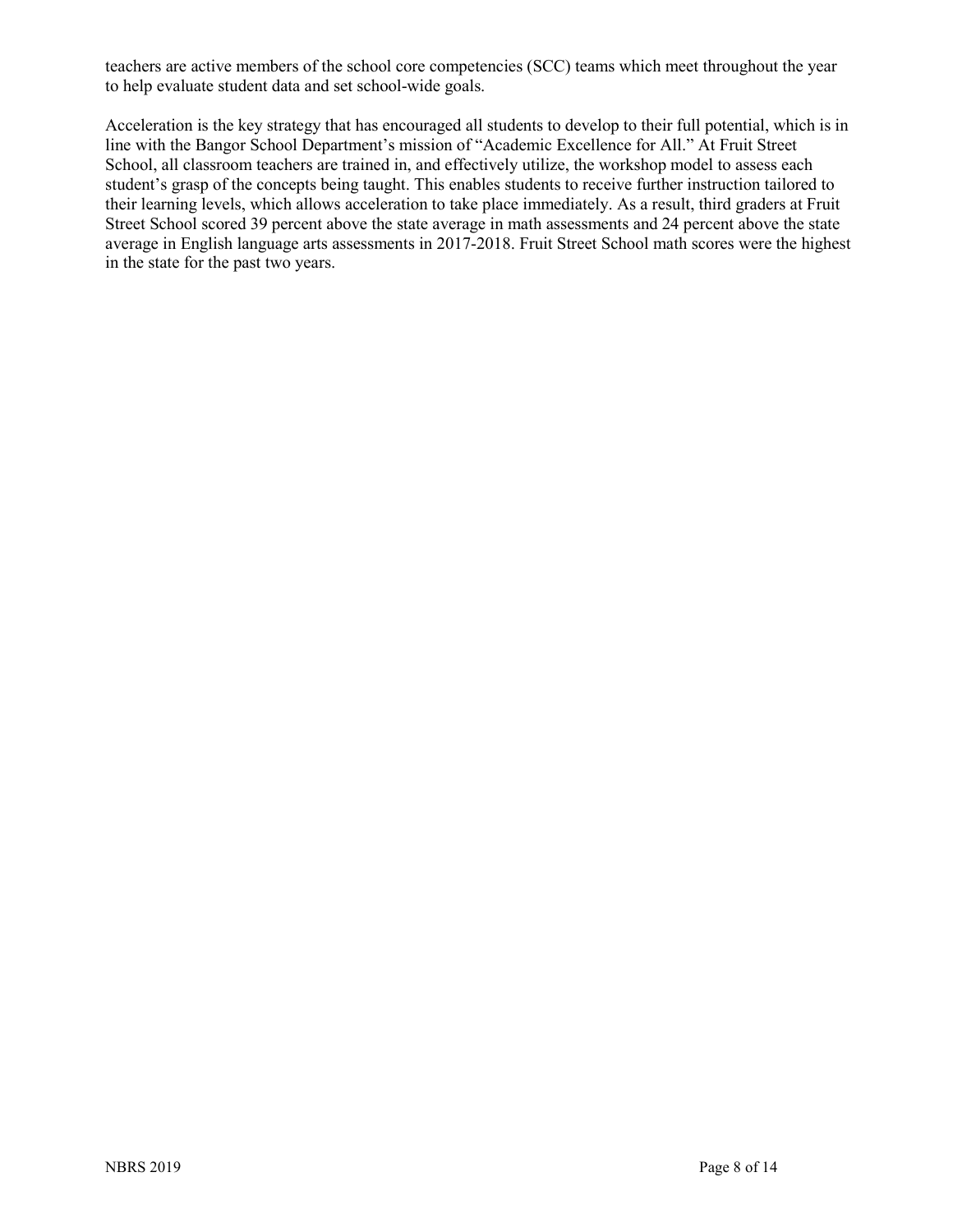# **1. Core Curriculum:**

### **1a. Reading/English language arts:**

The English language arts (ELA) curriculum for pre-K through grade 3 includes reading and analyzing authentic literary and informational texts, equipping students with the skills of vocabulary, decoding/phonics, fluency, comprehension, and understanding literary elements. It focuses on reading, writing, speaking, and listening. Every day, students are expected to read aloud and silently. There are 12 authentic texts at every grade level based on themes that address STEM (Science, Technology, Engineering, Mathematics), history, social studies/civic engagement, and social-emotional learning. This curriculum was chosen because it emphasized five pillars of literacy instruction (comprehension, fluency, phonological awareness, phonics, and vocabulary), conforms to the workshop model of whole group, small group, and individual instruction, and provides clear alignment to Maine's Standards for ELA as detailed in Maine's Learning Results. The instructional framework is the workshop model, which allows for differentiated instruction for small groups or individuals. Unit assessments and literacy assessments (Fountas & Pinnell) inform teacher instruction, shape differentiated instruction, and guide goal-setting at grade level data meetings.

#### **1b. Mathematics:**

The mathematics curriculum is designed for students to build foundational math understandings and skills in the operations of math. Students are taught to think mathematically, to use math vocabulary, and to apply math skills and concepts to solve complex multi-step problems. Students practice math journaling daily to help teachers understand what the student grasps or doesn't grasp about a particular concept. The curriculum was chosen because it aligns to Maine Learning Results and the National Council of Mathematics Standards, supports Bangor's commitment to college and/or career readiness for all students, and requires students to apply math to solve multi-step and complex real-world math problems. The instructional approach is the workshop model, which allows for differentiated instruction for small groups or individuals, and problembased learning. Formative and summative assessments, including unit assessments and math fact fluency, are used at the classroom level for differentiated instruction and acceleration, at grade level data meetings to guide instructional pacing, and at vertical grade level meetings to ensure continuity of learning for students as they progress.

#### **1c. Science:**

Science is taught through project-based learning in kindergarten to grade 3. The approach is through handson, inquiry-based activities in which students investigate a claim by gathering evidence and using reasoning. The activities have cross-curricular connections, including constructed response, song and dance, art and sculpture, engineering and design, and math and data analysis. End of unit assessments are used at grade level meetings to guide instructional pacing. Topics covered include earth and space science, life science, and physical science. The curriculum was chosen because it aligns with Maine Learning Results and Next Generation Science Standards, challenges students with real world problems, and requires higher order thinking skills.

# **1d. Social studies/history/civic learning and engagement**

Social studies, history, and civic learning/engagement are embedded in the ELA curriculum in grades K-3. Themed units in the ELA curriculum focus on exploring communities in kindergarten, becoming a classroom citizen and celebrating diversity in first grade, understanding communities and pioneering new ideas and new worlds in second grade, and becoming a citizen and connecting character, culture and community in third grade. In addition, grade three students study history in a locally-focused unit entitled, "Downeast to Bangor." Specially themed days such as Constitution Day, Veterans Day, and President's Day are filled with activities for students to learn about history and civics. This approach was chosen because it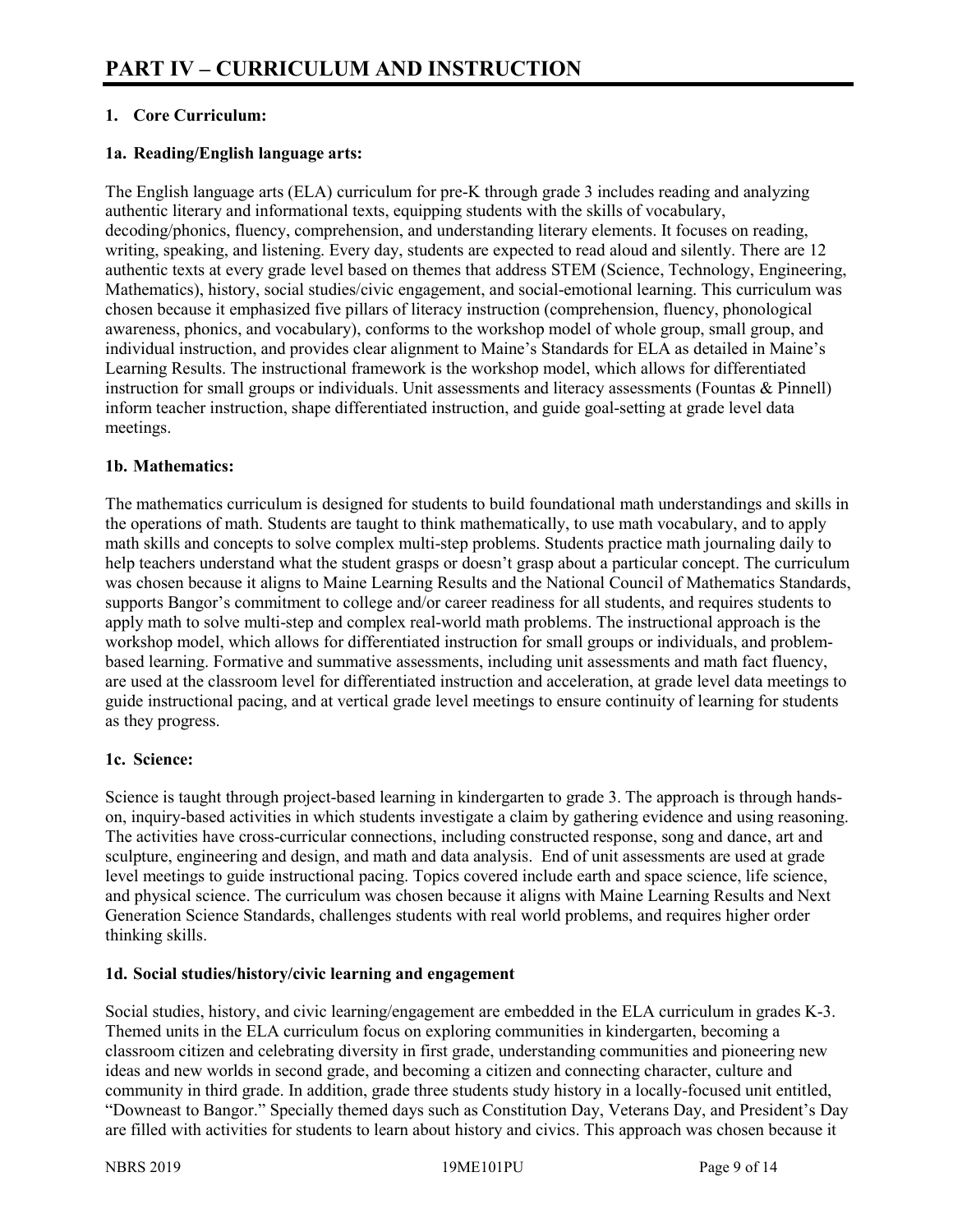aligns with Maine Learning Results and complies with the Maine Department of Education's mandate to teach selected Special Observances and Commemorative Days. Student progress is monitored throughout the year with end of unit assessments to show student growth, and determine student needs. For example, in grade two, understanding of map concepts is assessed at the end of a unit about mapping.

#### **1e. For secondary schools:**

#### **1f. For schools that offer preschool for three- and four-year old students:**

The pre-K curriculum includes social-emotional themes such as school readiness, family, community, animals, and nature, with ELA, math, science, and civics embedded. The curriculum emphasizes literacy and numeracy, aligning with K-3 standards. Kindergarten teachers report that students who attended pre-K are better prepared to navigate the school and classroom routines, make friends easier, and exhibit less anxiety than those who did not attend pre-K. Attending pre-K also sets students up for higher achievement in later grades: forty-five percent of third graders who attended pre-K were at least meeting benchmark in reading, with an additional 45 percent exceeding the benchmark, resulting in 90 percent of third graders meeting or exceeding proficiency if they attended pre-K.

#### **2. Other Curriculum Areas:**

Fruit Street School has a rigorous visual and performing arts program. The art and music teachers work closely with classroom teachers to coordinate lessons so that the art and music curriculum support other content areas in addition to teaching visual art skills and music concepts. All pre-K to grade 3 students participate in music class every week for 30 minutes, and in visual art class every other week for one hour. Lessons are aligned to the Maine Learning Results for visual and performing arts. All third-grade students participate in chorus and in a school and district performance.

Physical education and health are essential to helping students reach their full potential. Pre-K students participate in physical education once per week for thirty minutes, and students in K-3 participate in PE two times per week for thirty minutes. The physical education curriculum adheres to the K-3 Maine Learning Results and Maine's Early Learning Development standards for pre-K. The PE teacher is trained in adaptive physical education for students needing modifications. Nutrition and health are embedded in the ELA curriculum for pre-K to grade 3.

Integrating technology into the educational process is one of the core competencies of the school department's Ten-Year Strategic Plan. The goal is to enhance students' awareness and curiosity about a changing world and to equip students with the practical skills and intellectual orientation to experience it virtually and in person. There is a minimum of six Chromebooks in each K-2 classroom, and there are 1:1 Chromebooks for third graders. Students also have access to iPads to enhance learning as needed. Coding club is offered as an optional before-school activity, and an average of ten students from second or third grade participate.

The school librarian is a valuable resource for the entire school, and the library serves as a hub of learning for all students. The librarian assists teachers with selecting texts that are directly related to content areas. All students visit the library weekly for thirty minutes. During library time, the librarian reads a story aloud, instructs students on the use of the library and its technology, and then assists students with book selection. Students in grades 1-3 are instructed in using the library for research using Mike Eisenberg's and Robert Berkowitz' Super 3 method of plan, do, and review, in conjunction with a classroom assigned project.

Social-emotional learning is essential to build the social skills and character necessary to excel in school and in life. The school guidance counselor provides instruction to all pre-K to grade 3 students for one hour every other week. Topics include building friendships, displaying kindness, growing self-esteem, reporting bullying, and building perseverance.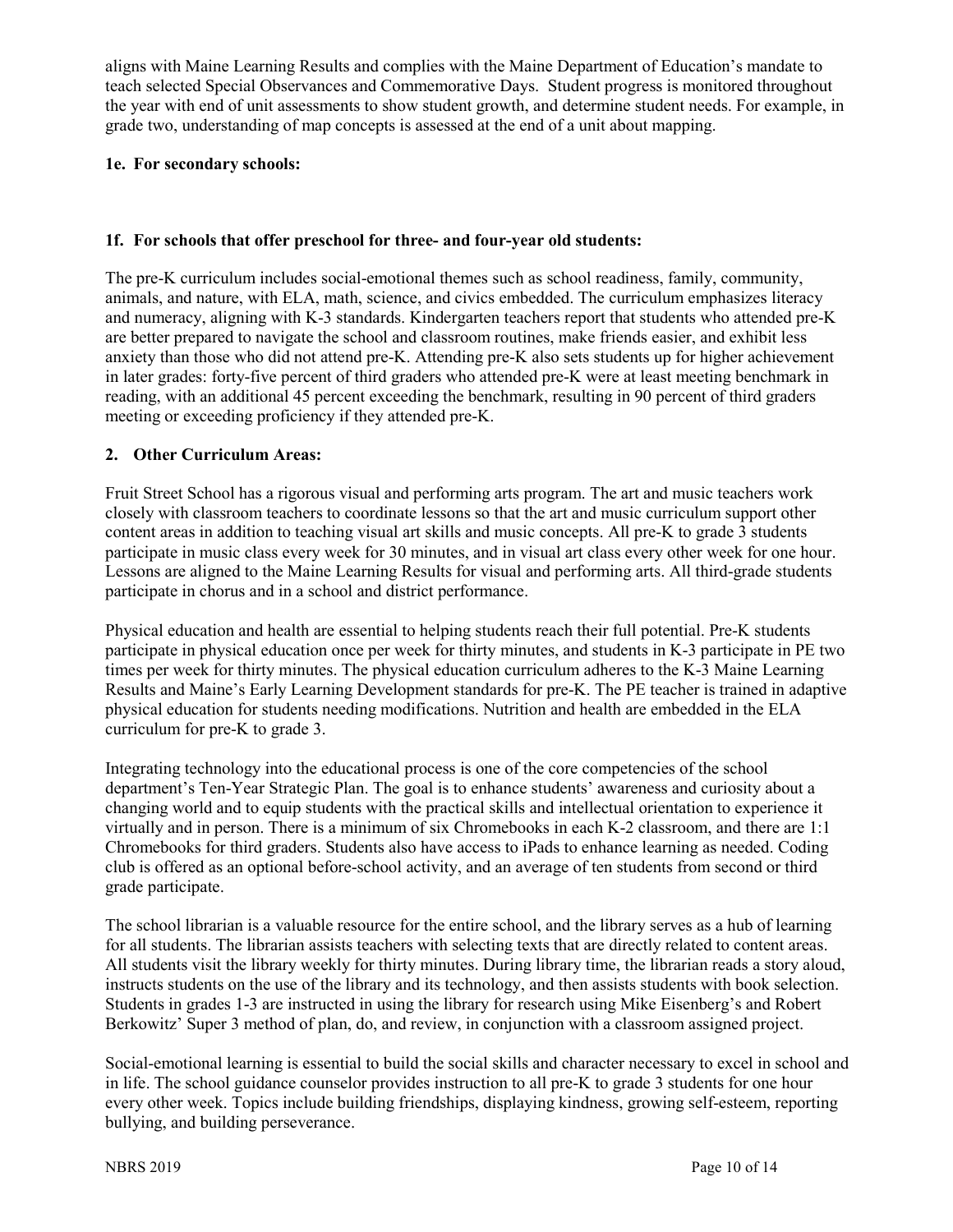Preparation for post-secondary education or career aspirations is an important component of the Bangor School Department's Ten-Year Strategic Plan, and begins as early as kindergarten. Careers are addressed in all content areas by introducing careers of literary characters, scientists, and historical figures. Students and staff are encouraged to wear apparel from their favorite college on College Gear Day each spring, which prompts developmentally appropriate class conversations about education beyond high school and the importance of lifelong learning. College and career conversations are also prompted by volunteers, including local college students, police officers, and firefighters who come to visit once per year to read aloud to students.

# **3. Special Populations:**

Fruit Street School strives to meet the needs of all learners, regardless of whether they are performing below, at, or above benchmark. The principal and a team of teachers meet regularly to define and refine school core competency (SCC) goals, which informs classroom and student goals. Every three weeks, the SCC team meets to review student assessments and data, and formulates a response to intervention (RTI) plan for both struggling students and exceptional students.

The primary method of addressing individual student needs is through the instructional framework of the workshop model. Lessons begin with a guided mini-lesson for the whole class. The teacher reviews the learning target verbally and in writing. The teacher performs quick checks of each student's understanding during the mini-lesson. Students are then directed to workstations based on their grasp of the content. The teacher monitors each workstation and differentiates instruction within each group and for each individual student. The lesson concludes with all students together for a summary and to share observations and reflections.

Struggling students may be referred for supports provided by special education teachers, an English Learner (EL) teacher, a reading recovery teacher, or a Title I teacher, or receive extra help through the after-school program. To meet the needs of exceptional students, teachers in the same grade level may work together to create differentiated instruction, or a student may be referred to attend a higher grade for a subject in which they are advanced. To tailor the workshop model to each individual student's level, classroom teachers may also receive assistance from the literacy coach.

Subgroups at Fruit Street School include ten percent of students identified with special education needs, 32 percent of students who are economically disadvantaged, and two percent of students who are English learners. The special education and economically disadvantaged subgroups at Fruit Street School have outperformed the state average of these subgroups in ELA and math. Over the past two years, special education students meeting proficiency was ten percent above the state average in literacy and 25 percent above the state average in math. Economically disadvantaged students at Fruit Street meeting proficiency was 28 percent above the state average in literacy, and 50 percent above the state average in math. Only two of the eight English learners participated in the MEA (Maine Educational Assessment) since only third graders take the exam. The Maine Department of Education does not report results for subgroups with very small populations, so these results are not available.

The achievement gap between all students at Fruit Street School and the special populations is significantly less than ten percent.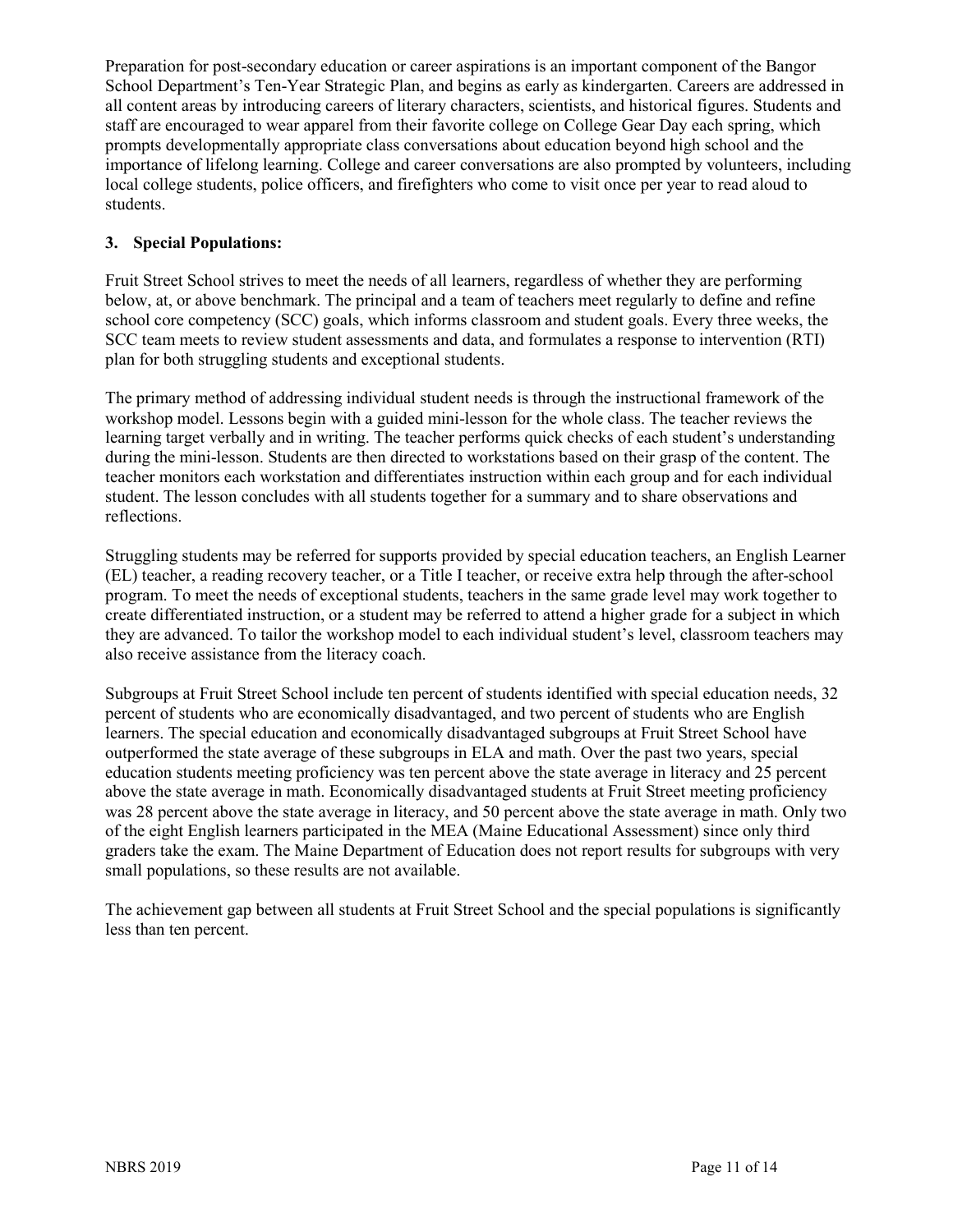# **1. School Climate/Culture:**

Creating a positive school environment begins with the principal and every staff member being visible, accessible, and setting an example for students. The principal and teachers greet students outside the school every morning with a smile and encouraging words, and the principal reads a poem to students every day. Students observe all of the staff treating each other with kindness and respect during every interaction. The school custodian maintains a spotless building, which inspires students to keep it clean and instills pride within the school. Students are motivated academically by a "Remarkable Rams" bulletin board showcasing exceptional student work, and students earn prizes such as pencils for the Principal's Math Challenge. The art teacher and librarian collaborated on a social-emotional project for students that involved a library read-aloud about kindness, and each student painted a kindness rock in art class.

Teachers feel valued and heard because they are encouraged to be leaders within the SCC team. They help to set classroom, grade level, and school goals, giving them ownership over the direction of the school. Teachers feel supported through continuous professional development offerings so that they are equipped to handle the academic, social, or emotional needs of students.

# **2. Engaging Families and Community:**

Creating a welcoming environment in which parents and community members are invited to the school has helped encourage support of the school and its students. Fruit Street School and the PTO hosts many diverse events at which parents and community members can communicate with school staff, learn about student achievement, and discover ways to support students. Prior to the start of the school year, an open house night encourages parents to walk through the school and meet the principal and teachers. At the annual Title I parent meeting, school staff inform parents about supports available for students. During two PEAK (Parents and Educators Accelerating Kids) nights, teachers lead parents through informational sessions about how to support their child's literacy or math skills at home. Academic Showcase is an opportunity for students to show the community what they've been learning in every content area and the project they've completed. PTO events include book fairs, a spaghetti supper, a winter carnival, and an ice cream social.

The school also encourages family and community participation through volunteering. Approximately 50 individuals per year complete the volunteer training, and help out at the school in a variety of ways, such as assisting in a classroom, preparing materials for art class, volunteering in the library, or helping with activities on field day. The local colleges, Husson University and University of Maine, bring groups of college students to the school to volunteer in a classroom or to read to children.

The school leadership encourages an open line of communication between teachers and parents about student achievements and challenges. The Bangor School Department has a mobile app to keep parents informed of classroom activities and academic success. Each teacher can form a group on the app where they may post photos and keep parents up to date on what's happening in the classroom. The community stays informed about student achievements through the school website, school newsletters, and the district's biannual newsletter, "The Communique."

# **3. Professional Development:**

The Bangor School Department uses a data informed approach to professional development. Student data are reviewed at the school level to identify student needs, and data from all schools are evaluated at the district level to determine the professional development areas that will best support student achievement.

Professional development for elementary teachers is planned by the district. For example, the district arranges for a University of Maine instructor to lead a course for a cohort of teachers on site at the school. Over the last four years, the district has offered three courses in ELA and one in math. Ninety percent of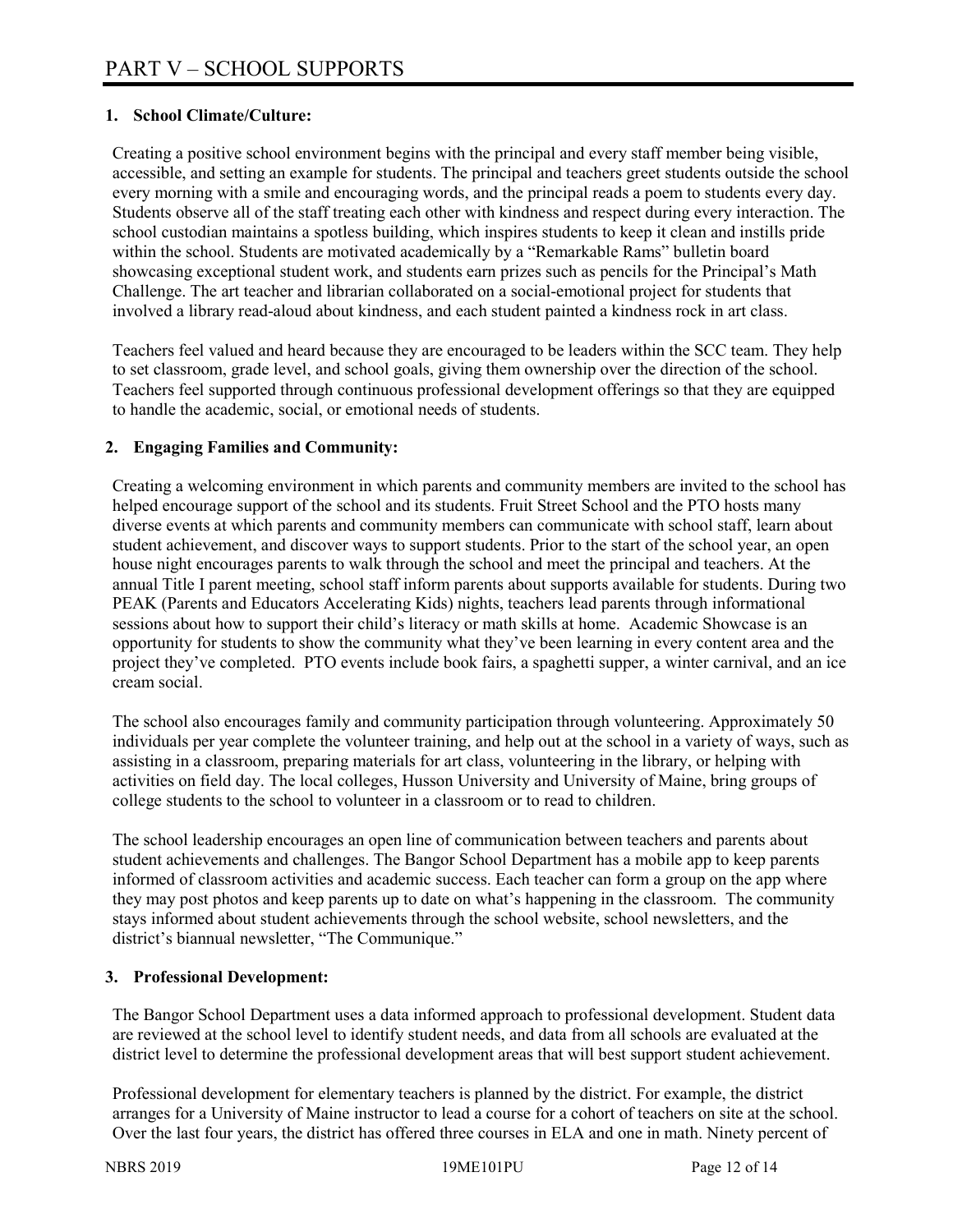the teachers at Fruit Street School have taken at least one course, and 63 percent have completed two or more. Teachers may take up to nine graduate courses per year, reimbursed by the school department. Teachers are encouraged to pursue graduate study, as their contract provides for salary adjustments at the Masters, CAS (Certificate of Advanced Study), and Doctoral levels.

The district assigns a literacy coach to Fruit Street School who supports best practice in literacy instruction. With support from the principal, the literacy coach provides school-based professional development for teachers based on review of student literacy assessments.

In addition, the district plans two days of high-quality professional development before the start of the school year (Teacher Academy), and a day of in-service during the school year. Teacher Academy gives teachers the opportunity for peer-to-peer collaboration and sharing within and across schools. The Bangor School Department is a member of SPRPCE (Southern Penobscot Regional Program for Children with Exceptionalities) and PREP (Penobscot River Educational Partnership), collaborative organizations comprised of 22 school districts that aim to improve teaching and the educational experience. Fruit Street School teachers and staff members have free access to several learning opportunities per year hosted by SPRPCE and PREP that enhance and expand their knowledge, most recently in the area of social-emotional development and learning.

#### **4. School Leadership:**

The principal's leadership philosophy is centered on building relationships, and having informal and formal professional dialogue around the individual needs of the students is a priority. The principal maintains an open-door policy for teachers, staff, students, and parents. The principal empowers teachers to be leaders within the classroom and involves teachers in the decision-making process so that the best interest of students is represented. This collaborative leadership takes place within the framework of the SCC process. Teachers create SMART (Specific, Measurable, Achievable, Relevant, and Time-bound) goals for their classroom, make decisions through grade level teams, and then outline schoolwide goals through the SCC leadership team meetings. The role of the principal is to ensure the core learning experience is met and individualized so that differentiation and acceleration is taking place for each student. The principal supports teachers through resource facilitation such as Title I, RTI process, and special education programs. The principal also monitors the progress made towards SCC goals.

Several teachers serve as leaders on the SCC leadership team, and their roles are to gather student assessment data from the grade level teams and voice teacher feedback as SCC goals are created.

Every staff member at Fruit Street School is committed to the Bangor School Department's Ten-Year Strategic Plan. All initiatives and activities at the school level are filtered through the four overarching goals of the strategic plan: Academic Excellence, Professional Excellence, Quality Instructional Program, and Environment for Success. Utilizing these filters enables all staff to focus on the mission of Academic Excellence for All.

An example of how the school's leadership philosophy of building relationships ensures student achievement is the response to the Maine Department of Education's recently released policy to address chronic absenteeism. The SCC team has set an attendance goal for the school, and every Thursday the principal meets with the school nurse and social worker to identify any student who is chronically absent. They discuss issues affecting the student's attendance and strategies to get the student back in school, and build relationships with the parents to help create a culture of student attendance.